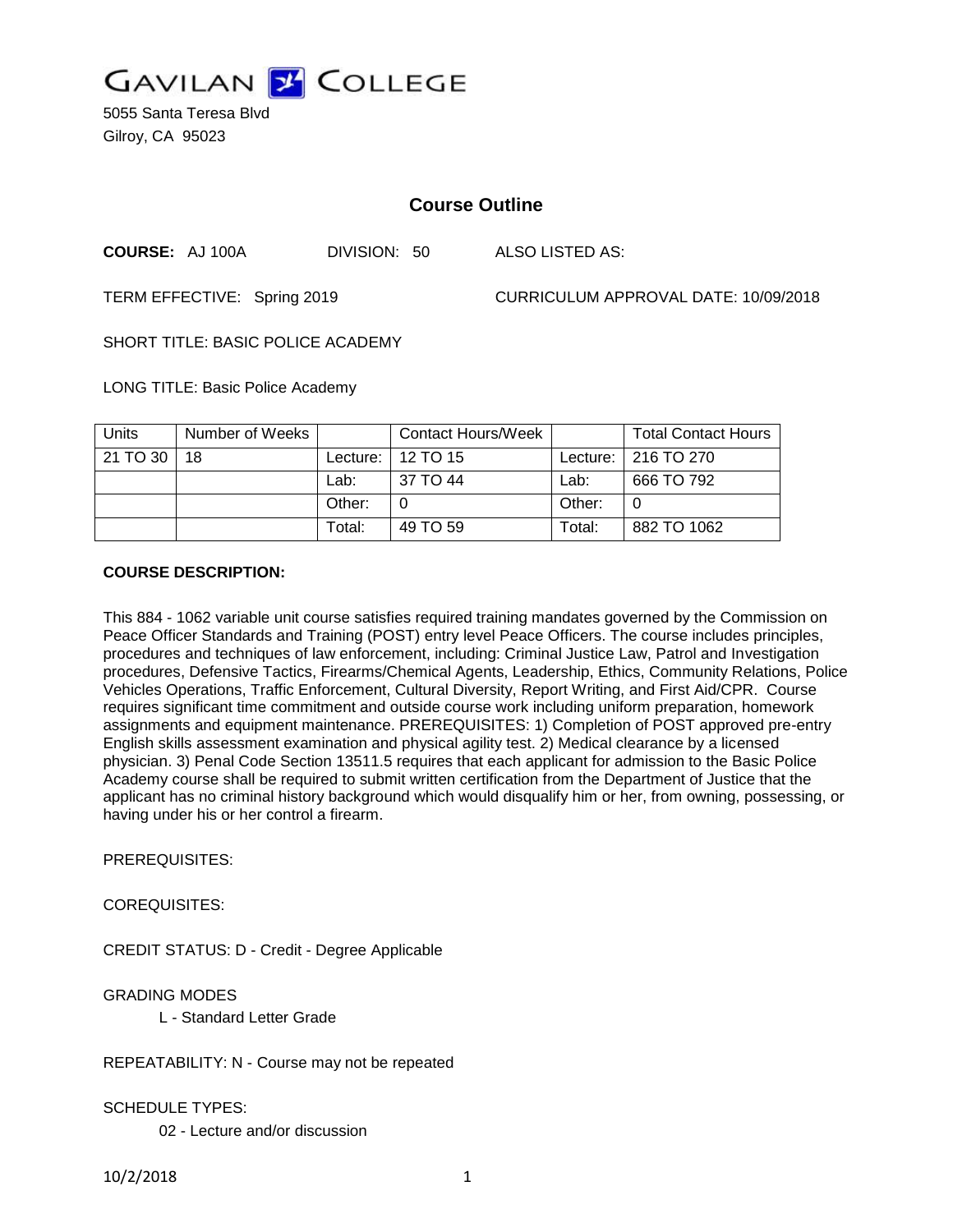- 03 Lecture/Laboratory
- 04 Laboratory/Studio/Activity

## **STUDENT LEARNING OUTCOMES:**

1. Demonstrate required competency as determined by the Commission on Peace Officer Standards and Training (POST) including firearms qualification, defensive tactics, Emergency Vehicle Operations, CPR/First Aid, physical fitness, psychomotor testing and cognitive assessment on various learning domains.

Measure of assessment: skill demonstration, written exams, performance tests, role playing

2. Recognize the importance of Leadership, Professionalism and Ethics and how to become leaders in the community, in their agencies, and among peers.

Measure of assessment: quizzes, role playing

3. Identify how the U.S. Constitution applies to the actions and conduct of peace officers.

Measure of assessment: written exam, class exercise

4. Examine community policing and its effect on the community including department effectiveness, addressing crime and community problems and improving community relations.

Measure of assessment: written exam, role playing

5. Identify the impact of crime on direct and indirect victims including emotional reactions, physical reactions, resource and referral support and police perception.

Measure of assessment: written exam, performance test, writing assignment, role playing

6. Recognize elements, classifications and definitions involving crimes against persons, crimes against property, crimes against the criminal justice system, and weapons violations.

Measure of assessment: written exam, writing assignment, performance test, role playing

7. Describe when a minor may be taken into custody for violations of law, truancy, runaway and neglect, and the requirements of peace officers when dealing with minors in these situations.

Measure of assessment: written exam, role playing

8. Identify crimes related to narcotic and alcohol use and recognize physical symptoms of influence.

Measure of assessment: written exam,

9. Recognize a peace officers role and legal responsibility when conducting person stops including consensual encounters, search and seizure, as well as the protections provided by constitutional law, statutory law, and case law against unreasonable searches and seizures as well as detentions and arrests.

Measure of assessment: written exam, performance test, role playing

10. Demonstrate effective communication, both orally and writing, when constructing crime reports, testifying in court and presenting information to peers, superiors and the community.

Measure of assessment: written exam, writing assignments, role playing, class exercises

11. Execute proper police procedures when encountering crimes-in-progress including effective communication, use of force, officer safety techniques, and scene management.

Measure of assessment: written exam, performance test, role playing

12. Recognize a peace officers role and legal responsibility when encountering a domestic violence dispute, and demonstrate the proper techniques to safely conclude a domestic violence call

Measure of assessment: written exam, performance test, role playing

13. Recognize as part of protecting the public, how peace officers must be able to identify unusual occurrences and respond rapidly, safely, and efficiently.

Measure of assessment: written assignment

14. Identify peace officer's legal and professional obligations as well as the need for sensitivity and effective communication when responding to a missing person's investigation.

Measure of assessment: written exam, performance test, role playing

15. Identify the elements of the laws governing motor vehicles and pedestrians, and demonstrate proper procedures for investigating traffic accidents.

Measure of assessment: written exam, performance test

16. Demonstrate basic criminal investigation procedures in order to make the appropriate decisions regarding the identification and preservation of physical evidence at the scene of a crime.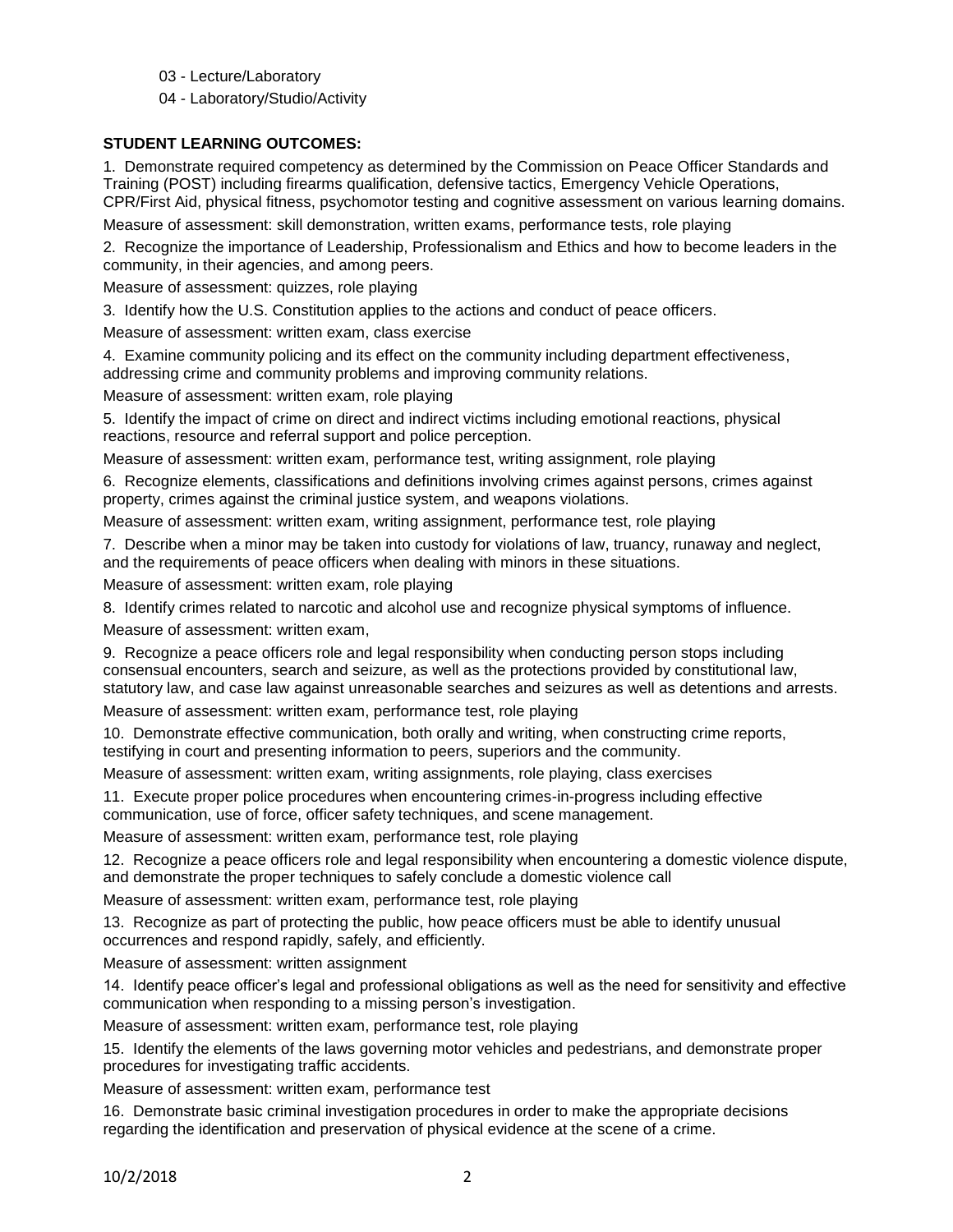Measure of assessment: written exam, performance test

17. Identify peace officer's responsibilities and liabilities for the care, custody, and safety of prisoners while ensuring their constitutional and statutory rights.

Measure of assessment: written exam

18. Recognize a peace officer's responsibilities in managing criminal information systems data, and identify the primary systems and their use.

Measure of assessment: written exam

19. List key identifiers of persons with disabilities, techniques for managing encounters with them, and the legal and moral obligations of peace officers within these encounters.

Measure of assessment: written exam, role playing, performance test

20. List key identifiers gang members, techniques for managing encounters with them, and the legal and moral obligations of peace officers within these encounters.

Measure of assessment: written exam

21. Recognize the characteristics of bombs and hazardous materials, identify the responsibilities of peace officers in managing hazardous material/emergency encounters, and demonstrate the safety protocols for protecting the public and one's self in emergency situations.

Measure of assessment: written exam, performance test, role play

22. Recognize the value of cultural diversity, define racial profiling, and demonstrate the proper legal and moral encounters when dealing with a diverse population.

Measure of assessment: written exam, performance test

23. Differentiate between civil and criminal statutes, and identify the primary elements of responsibility and risk for peace officer enforcement of civil matters.

Measure of assessment: class discussion

24. Recognize the elements of a Peace Officer Bill of Right and Internal Affairs, the protections afforded, and identify the steps of a peace officer internal investigation/disciplinary process.

Measure of assessment: class discussion

25. Identify the value of communication with the public and the media, and identify techniques for managing these encounters.

Measure of assessment: class discussion

26. Demonstrate the proper execution of Field Sobriety Tests and the use of the Draeger Alcotest 7119MK III Intoxilizer

Measure of assessment: performance test

27. Identify the techniques for entering critical first response situations, and demonstrate the teamwork, communication, professionalism in resolving a live-fire encounter.

Measure of assessment: written exam, performance test

28. Demonstrate grooming standards squadron formation process, and study habits of a professional peace officer.

Measure of assessment: written exam, performance test

### **CONTENT, STUDENT PERFORMANCE OBJECTIVES, OUT-OF-CLASS ASSIGNMENTS**

Curriculum Approval Date: 10/09/2018

See the Course Outline of Record on the Curriculum website.

### **METHODS OF INSTRUCTION:**

Lecture, handouts, simulated training sessions, DVD, audio tapes, computer, LCD, PowerPoint, flip charts. Demonstrations/Return Demonstration.

## **OUT OF CLASS ASSIGNMENTS:**

Required Outside Hours: 40

Assignment Description:

After class reading assignments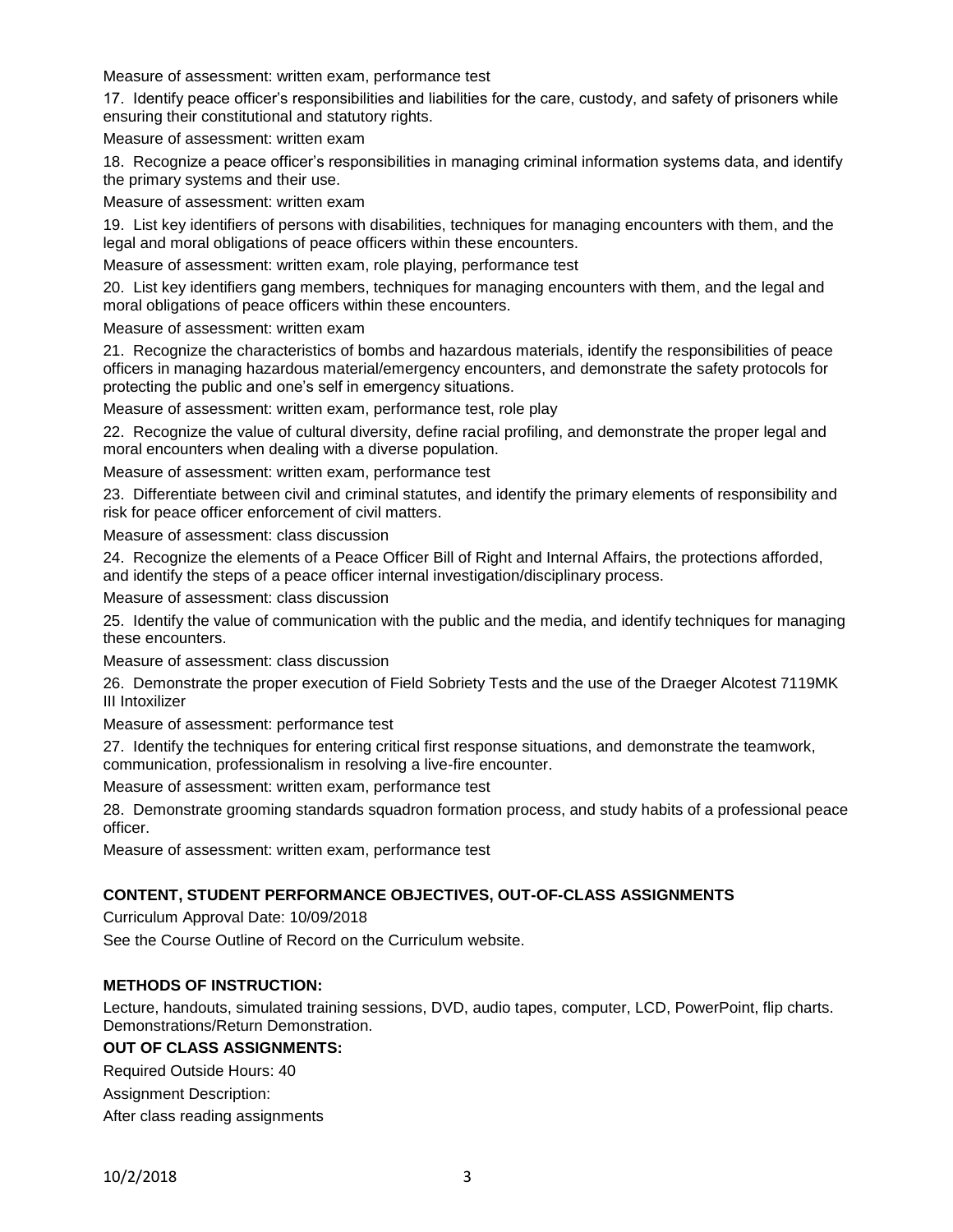### **METHODS OF EVALUATION:**

Writing assignments Percent of total grade: 20.00 % Writing assignments: 20% - 30% Written homework Other: Special projects, papers, and/or case studies. Problem-solving assignments Percent of total grade: 20.00 % Problem-solving demonstrations: 20% - 30% Homework problems Field work Quizzes Exams Other: C.P.R. exercise; Range live fire exercise. Skill demonstrations Percent of total grade: 20.00 % Class performance Field work Performance exams Other: P.O.S.T. Scenario Testing; Physical Training Objective examinations Percent of total grade: 15.00 % Objective examinations: 15% - 20% Multiple choice True/false Matching items Completion Other: P.O.S.T. Learning Domain and Proficiency Exams. Other methods of evaluation Percent of total grade: 5.00 % Other methods of evaluation: 5% - 5% Participation

#### **REPRESENTATIVE TEXTBOOKS:**

Required Representative Textbooks California Penal Code Recommended Representative Textbooks California State Peace Officers Standards in Training Learning Domain Workbooks (provided by the Sheriffs Office) Required Other Texts and Materials California Penal Code

### **ARTICULATION and CERTIFICATE INFORMATION**

Associate Degree: CSU GE: IGETC: CSU TRANSFER: Transferable CSU, effective 200630 UC TRANSFER: Not Transferable

SUPPLEMENTAL DATA: Basic Skills: N Classification: Y Noncredit Category: Y Cooperative Education: Program Status: 2 Stand-alone Special Class Status: N CAN: CAN Sequence: CSU Crosswalk Course Department: AJ